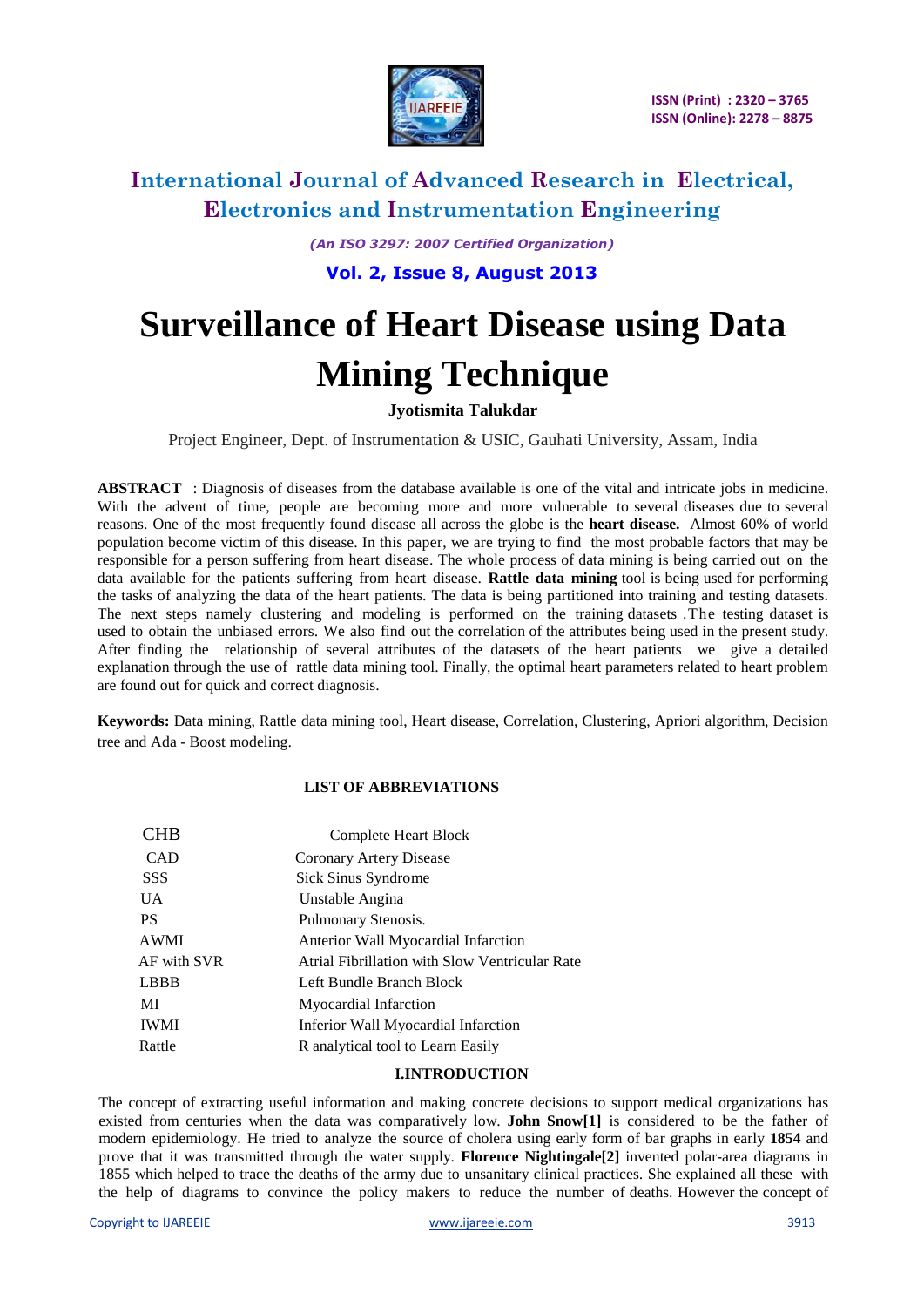

*(An ISO 3297: 2007 Certified Organization)*

### **Vol. 2, Issue 8, August 2013**

using data mining in the health sector is not dated long back but just in the early 2003. In 2003,**Wilson et al** [3] scanned cases where Knowledge discovery database and data mining techniques were applied in health databases. **Witten and Frank** in 2005[4] used the concept of data mining to find the trends of the hospital data and also define several patterns of these data. **Cheng, et al in 2006[5]** stated that the enormous amount of data in the databases would make it quite difficult for the people to discover some useful knowledge. **Shillabeer and Roddick in 2007[6]** proposed the concept of using data mining in the health sector to deal with the enormous amount of data to find out some useful information and take fruitful decisions. According to the Health Grades Hospitals Study in 2007 "about 87% of hospital deaths in the United States could have been prevented, had hospital staff (including doctors) been more careful in avoiding errors". **Lavrac et al**. **in 2007** took help of the geographic information system along with data mining to analyze the similarities of the community health centres in Slovenia. Due to the lack of strict sanitization and sterilization measures in Philippines at the Rizal Medical Center in Pasig City in October 2006, lead to the death of several new born babies due to several bacterial infection. This was because nobody tried to see the factors of death and also the patterns. **Kou et al. in 2004[7]** used the concept of data mining and KDD to discover the faults in credit cards and insurance claims. This greatly helped the health sector insurance policies to be setup strictly to benefit the patients. Cheng, et al stated that the use of data mining in the analysis of the heart diseases of human beings could highly help in the early detection of the heart problems. **Cao et al in 2008[8]** showed how the use of data mining could aid in tracking the changing trends in the cancer vaccines. **Kellogg et al. in 2006** used the concept of spatial modeling, spatial data mining and simulation to show the characteristics of disease outbreak in several places. **Wong et al. in 2005[9]** introduced WSARE, an algorithm to detect disease outbreaks in their early stages. **Thangavel et al in 2006[10]** used the **K-Means clustering algorithm** to predict the outbreak of cervical cancer. **Gorunescu in 2009** explained how computer-aided diagnosis (CAD) and endoscopic ultrasonographic elastography (EUSE) in addition to data mining would create a new area of cancer detection.

#### **II.ROOT CAUSES OF THE DISEASE**

Heart diseases are one of the most prominent reasons for the deaths all around the globe till date. Heart disease is a broad term that encompasses several abnormalities on the heart effecting different components of the heart. Heart can also be referred to as cardio, so all diseases relating to heart are known as cardiovascular diseases. According to several surveys, it is found that India has the largest number of heart patients all around the world. According to the California-based CADI, India will have 62 billion heart patients by 2015. The most common cause of heart disease is the inefficiency of the heart to pump blood from heart to the rest of the body and vice versa. There are several types of heart disease. Some of them are:

- Coronary heart disease.
- Angina pectoris.
- Congestive heart failure.
- Cardiomyopathy.
- Congenital heart disease.
- Arrhythmias.
- Myocarditis.

Among all of them, Coronary heart disease is the most common heart disease in the world. Also known as coronary artery diseases (CAD), in this type of the coronary blood vessels are blocked by the plaque deposits leading to a reduced supply of blood and oxygen to the heart. For any diagnosis it is very important to have the approximate number of patients available for any time duration. The coronary heart disease can be further divided into several classes. They are:

**Unstable Angina (UA):** Unstable Angina is a category of heart disease where the heart does not get enough oxygen and blood flow. It is generally resulted from the weak heart muscles also referred to as "Myocardium". Some other risk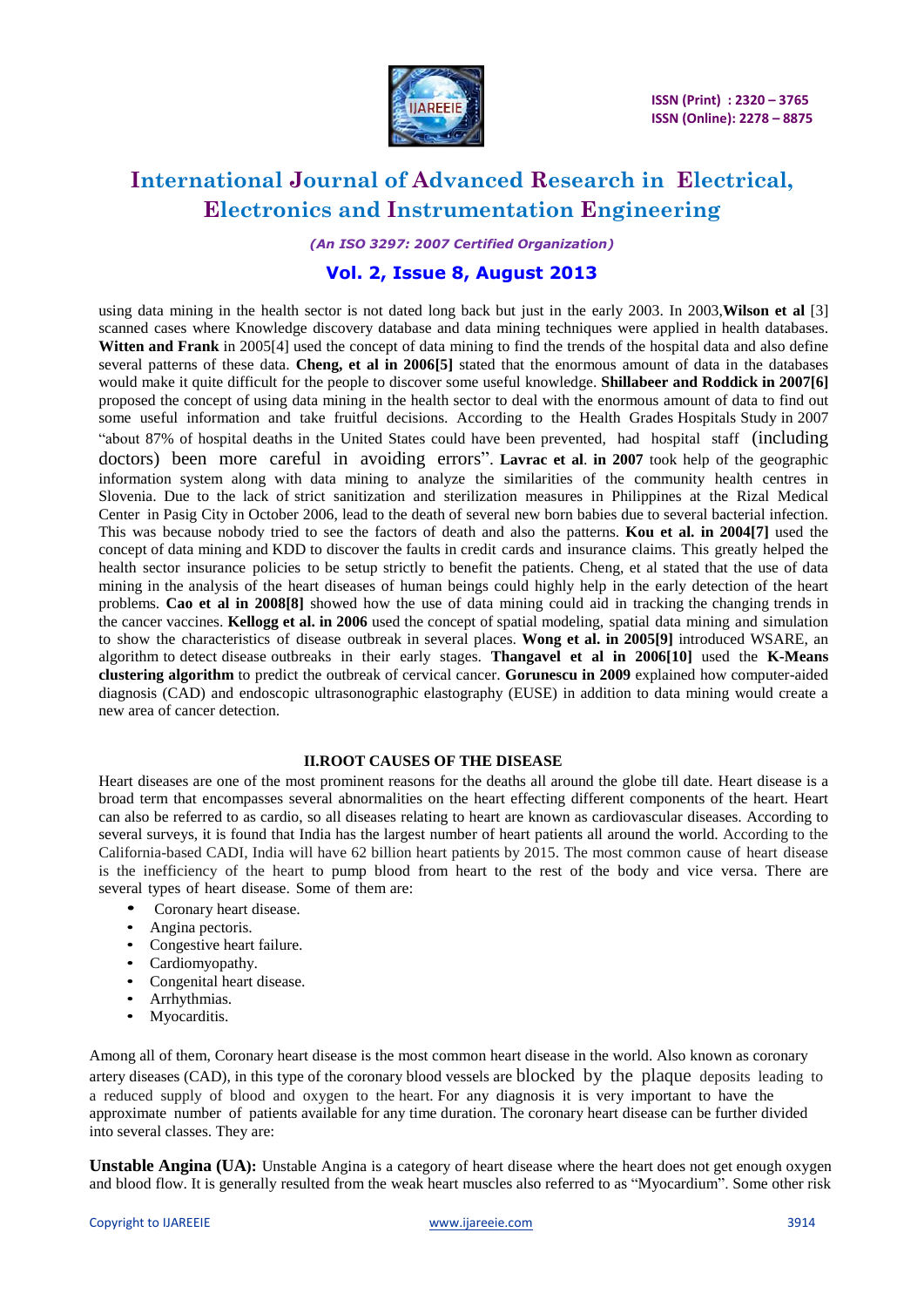

*(An ISO 3297: 2007 Certified Organization)*

### **Vol. 2, Issue 8, August 2013**

factors of Unstable Angina heart disease are: high blood pressure, high LDL cholesterol, low HDL cholesterol, obesity, older age, smoking etc

**Complete heart Block (CHB):** Complete heart block occurs when the electrical signals of the heart cannot pass from the heart's upper chambers to the lower chambers. Some of the symptoms of CHB are as follows:

- Dizziness.
- Palpitation.
- Fatigue**.**
- Chest pressure or pain.
- Shortness of breath.

**CHB** is also referred to as the third degree heart block. It refers to the failure of the heart's normal rhythm control called arrhythmia.

**Myocardial Infarction (MI):** This type of heart disease refers to the problem of malfunctioning of the heart and problem in blood supply to the other parts of the heart

Some of the symptoms of Myocardial Infarction are:

- Feeling of Squeezing in the heart.
- Chest pain
- Fatigue
- Shortness of breath.
- Anxiety.

#### **III.PROBLEM STATEMENT**

With the increasing number of patients of heart diseases it has become very difficult to bring out any informative knowledge from the data available for heart patients. As a result, people are not able to make any informative decision regarding the primary causes and relationships of the several factors of the heart diseases. It is very necessary to bring out some informative knowledge that would help the doctors and patients to carry on their research and diagnosis much more easily. Data mining helps in this regard. However, the users are not much aware of the data mining tools. As we are primarily focusing on the Rattle data mining tool we need to see the pros and cons of this tool. Also we need to check its adaptability on this research

#### **IV DATA COLLECTION**

The data used in the present study collected from five Govt. and private Hospitals of the North Eastern region of India. In the present study data of 5000 heart patients ( Male and Female )have been used. The authenticity of the data have been examined by the Cardiologists of the concern Hospitals.

### **V.DATA MINING IN HEALTHCARE SECTOR**

With the increasing number of heart patients globally, the healthcare industry or the hospitals produces a large amount of complex data on patients records. These are mostly based on the respective hospital resources, diagnosis methodology followed, hospital instruments, and doctor's expertise etc. However, the required expertise and technology is yet a far cry for most of the countries. Further, the lack of effective analytical tools to bring out useful information on the patient data is major bottle neck . In addition, the processing of large and complex date sets by traditional methods is another big hindrance against the correct diagnosis. For this case, data mining offers as an effective method to discover very useful information from these databases. Data mining can provide the healthcare professionals an additional source of knowledge for making decisions. Data mining is also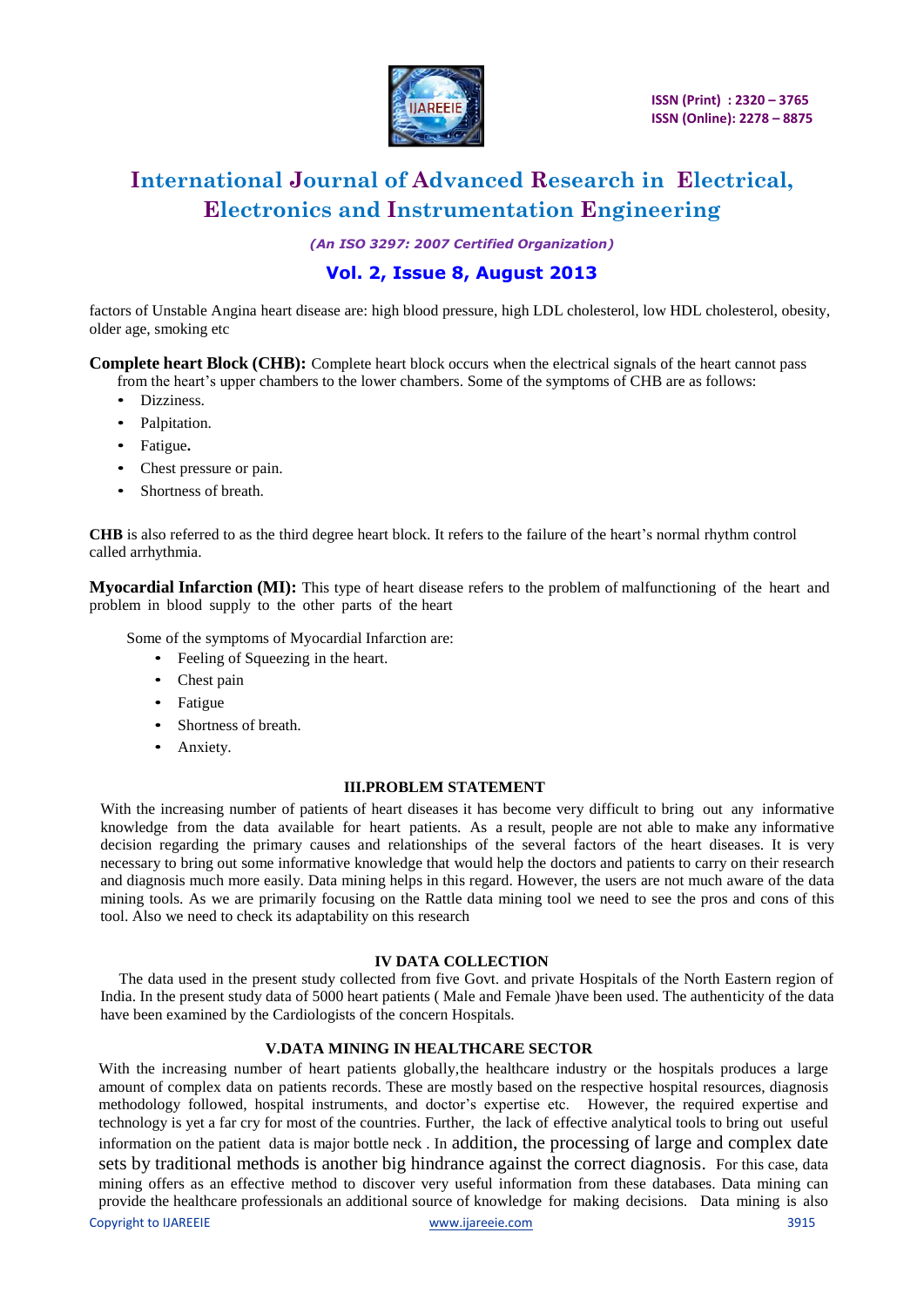

*(An ISO 3297: 2007 Certified Organization)*

### **Vol. 2, Issue 8, August 2013**

useful in the health sector to detect fraud and abuse of the data and also helps the patients to receive better care and services at affordable prices.In healthcare sector the use of data mining has considerably increased due to the following reasons

**Data overload**

**Evidence-based medicine and prevention of hospital errors**

**Early detection and/or prevention of diseases**:

**Fraud and Anomaly Detection**

**Diagnosis and Treatment**

**Customer Relationship Management**

**Rattle data mining tool**

The abbreviation of Rattle is the **R** Analytical Tool to Learn Easily. Rattle is a graphical data mining tool that provides a pathway to R (**Williams, 2009b**). Rattle has been developed using the **Gnome (1997)** toolkit with the **Glade (1998)** graphical user interface (GUI) builder. Gnome is independent of any programming language; however the graphical user interface of rattle uses python programming language. Rattle uses the Gnome graphical user interface as provided through the RGtk2 package. One of the most important point of Rattle is that it runs under various operating systems namely MS/Windows, GNU/Linux, and Macintosh OS/X. R is used as data mining tool in Rattle. It is one of the open source data mining toolkits. Rattle is based on an extensive collection of R packages. These packages are all available from the Comprehensive R Archive Network (CRAN)

#### **VI.PROPOSED METHODOLOGY**

The main aim of this paper is to find out useful relationships of the data being available and also exploit the data knowledge. The steps that we need to follow for this process are as follows:

**Load the dataset**: Rattle can load the dataset from various sources. It can accept files from CSV (comma separated data), text file, **.xls** files. It can accept data through ODBC connections, ARFF format also. For the present study , we shall be dealing with the .**xls** file that contains the heart data of the patients suffering from heart disease.

**Explore:** This special tab has several options. It allows us to explore the data that is being available and also view detailed description about the various attributes.. It has the option of find the histograms, box plots, dot plots for the data available It helps us to find the mean, median, quartile, range, variance, covariance, correlation, skewness, and kurtosis

#### **VII. ANALYSIS AND RESULTS**

In the exploration tab, the several options are: **Summary, Basics, Distributions, Correlation,** and **Principal components**. So we described each and every option in detail. We initially find the probability of the chances of the occurrences of heart disease taking into consideration the **Age factor** as the **target variable**.

#### **A.***SUMMARY*

It gives a basic detail of the dataset. It gives information about the mean, median, first quartile and third quartile. It also gives information about the minimum and maximum values of each attribute of the dataset. The results are as shown in Table-1.0 : It gives a basic detail of the dataset.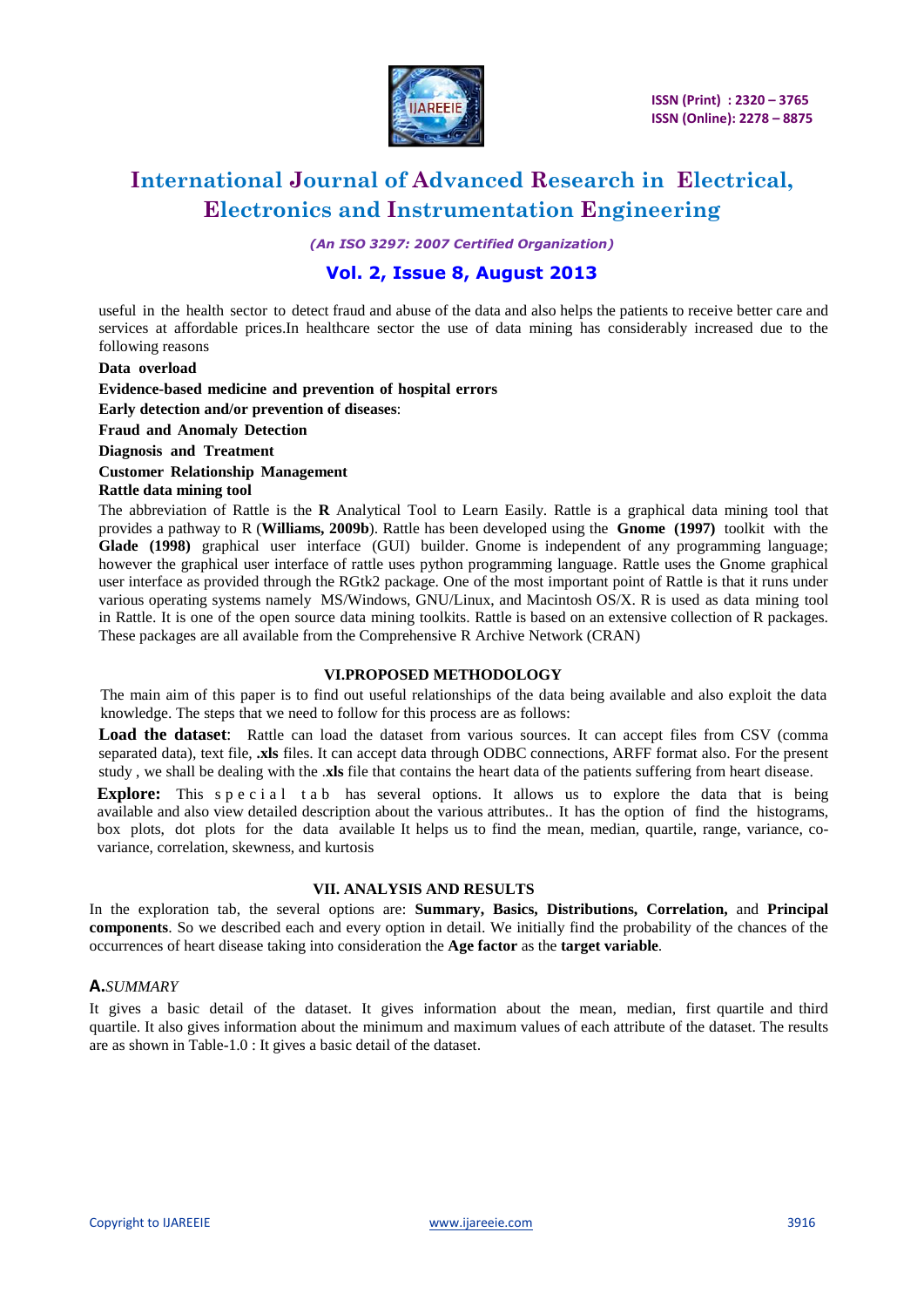

*(An ISO 3297: 2007 Certified Organization)*

### **Vol. 2, Issue 8, August 2013**

### **Table 1.0**

| <b>Sex</b>                   | <b>Systolic BP</b>              | <b>FBS</b>                       |
|------------------------------|---------------------------------|----------------------------------|
| Mean: 0.7365                 | Mean: 138.6                     | <b>Mean: 351</b>                 |
| Median: 1.0000               | Median:135                      | Median:133                       |
| Maximum:1                    | Maximum:196                     | Maximum:227                      |
| Minimum:80                   | Minimum:40                      | Minimum:0                        |
| $1st$ Quartile:0             | $1st$ Quartile: 120             | 1 <sup>st</sup> Quartile:98      |
| $3rd$ Quartile:1             | $3rd$ Quartile: 150             | 3rd Quartile:220                 |
| <b>Chest Pain</b>            | <b>Thalach</b>                  | <b>Family History</b>            |
| Mean: 3.65                   | Mean: 79                        | Mean: 0.3793                     |
| Median:4                     | Median:78                       | Median:0                         |
| Maximum:5                    | Maximum:190                     | Maximum:1                        |
| Minimum:1                    | Minimum:40                      | Minimum:0                        |
| $1st$ Quartile: 67           | $1st$ Quartile: 2               | $1st$ Quartile: 0                |
| $3rd$ Quartile:5             | $3^{\text{rd}}$<br>Quartile: 88 | $3rd$ Quartile: 1                |
| <b>Symptoms</b>              | Co-morbidity                    | <b>Exchang</b>                   |
| Mean: 2                      | Mean: 2.554                     | Mean: 0.2663                     |
| Median:1                     | Median:2                        | Median:0                         |
| Maximum:5                    | Maximum:8                       | Maximum:1                        |
| Minimum:1                    | Minimum:1                       | Minimum:0                        |
| $1st$ Quartile: 1            | $1st$ Quartile: 2               | $1st$ Quartile: 0                |
| $3rd$ Quartile:3             | $3rd$ Quartile:4                | $3rd$ Quartile: 1                |
| <b>Rest-ECG</b>              | <b>Cholestral</b>               | Age                              |
| Mean: 0.382                  | Mean: 234.3                     | Mean: 57.05                      |
| Median:0                     | Median:230                      | Median:59                        |
| Maximum:270                  | Maximum:1                       | Maximum:98                       |
| Minimum:0                    | Minimum:24                      | Minimum:8                        |
| 1 <sup>st</sup> Quartile:220 | $1st$ Quartile: 0               | $\overline{1}^{st}$ Quartile: 51 |
| $3rd$ Quartile:1             | $3rd$ Quartile: 250             | $3rd$ Quartile: 65               |

Table 1 gives information about the mean, median, first quartile and third quartile. It also gives information about the minimum and maximum values of each attribute of the dataset. The results are as follows:

#### **B.BASICS:**

It gives the information about the mean, median and all the details given by the Summary tab, including the skewness, kurtosis and variance of the values. They are shown as follows:

| <b>Table 2.0 :</b>  |                     |                     |                      |  |  |
|---------------------|---------------------|---------------------|----------------------|--|--|
| <b>Sex</b>          | <b>Chest Pain</b>   | <b>Systolic BP</b>  | <b>FBS</b>           |  |  |
| Variance: 0.194221  | Variance: 1.991355  | Variance: 488.084   | Variance: 441.527    |  |  |
| Skewness: -1.0724   | Skewness: -0.403539 | Skewness: 0.662051  | Skewness: 34.07858   |  |  |
| Kurtosis: -0.850504 | Kurtosis: -1.521033 | Kurtosis: -0.168617 | Kurtosis: 1160.56255 |  |  |

| Thalach            | <b>Family History</b> | <b>Symptoms</b>     | Co-Morbidity        |
|--------------------|-----------------------|---------------------|---------------------|
| Variance: 513.138  | Variance: 0.235629    | Variance: 1.717466  | Variance: 1.553768  |
| Skewness: 1.671943 | Skewness: 0.496959    | Skewness: 1.039847  | Skewness: 0.529550  |
| Kurtosis: 4.619513 | Kurtosis: -1.754532   | Kurtosis: -0.128345 | Kurtosis: -0.765066 |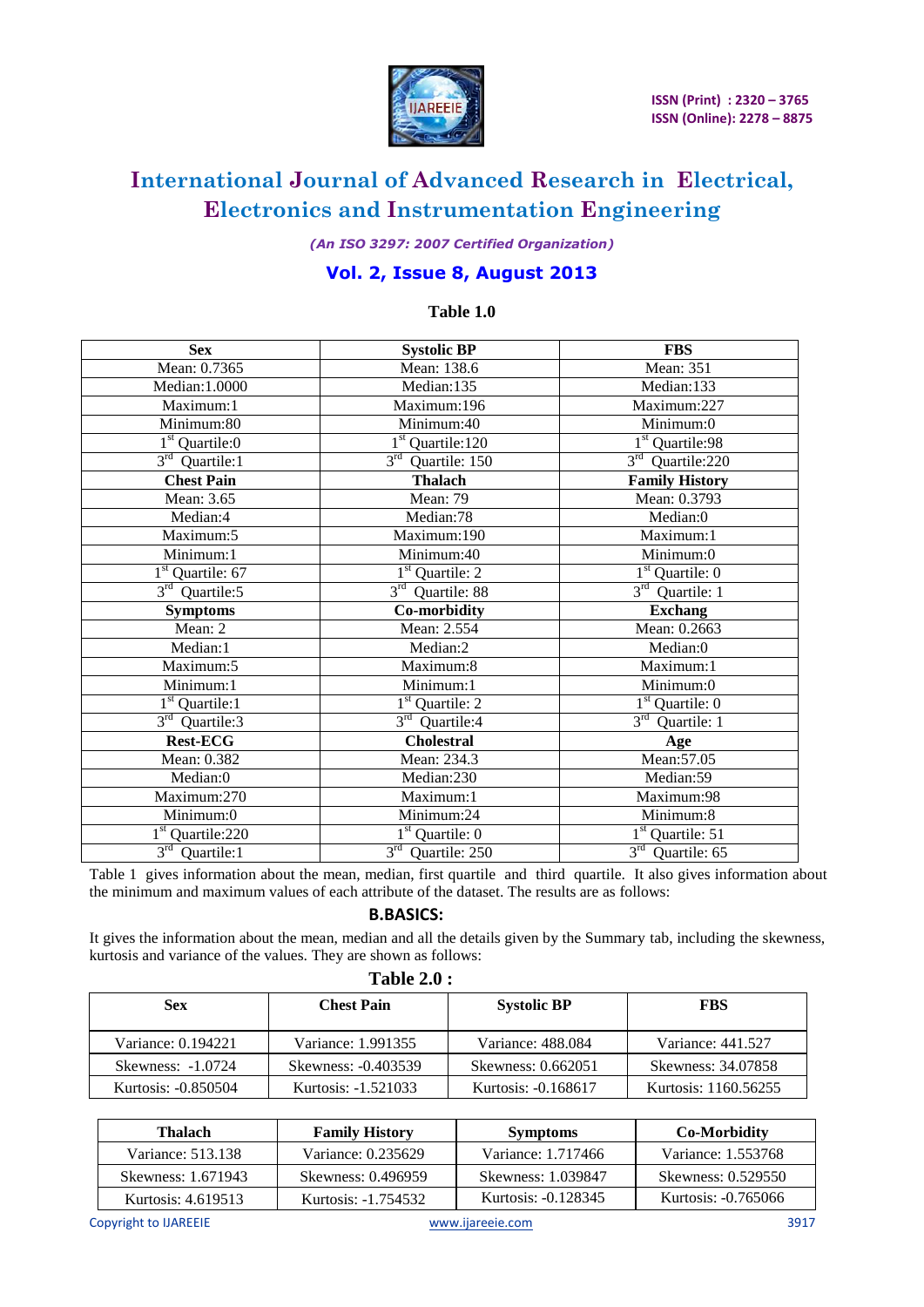

*(An ISO 3297: 2007 Certified Organization)* **Vol. 2, Issue 8, August 2013**

| <b>Exchang</b>      | <b>Rest ECG</b>     | <b>Cholesterol</b>   | Age                  |
|---------------------|---------------------|----------------------|----------------------|
| Variance: 0.195536  | Variance: 0.236568  | Variance: 322.186990 | Variance: 154.760627 |
| Skewness: 1.056244  | Skewness: 0.479732  | Skewness: -1.23709   | Skewness: -0.614224  |
| Kurtosis: -0.885105 | Kurtosis: -1.771370 | Kurtosis: 14.833724  | Kurtosis: 1.39200    |
| Weight              | <b>Disease</b>      |                      |                      |
| Variance: 71.634512 | Variance: 0.217539  |                      |                      |
| Skewness: -0.345691 | Skewness: .774131   |                      |                      |
| Kurtosis: 1.622876  | Kurtosis: -1.401922 |                      |                      |

#### **C.DISTRIBUTIONS**

It helps to generate several plots to explore the various distributions of the data. It gives representations using **Histograms** and **Cumulative distribution** and **Ben ford** graphs.



#### **Distribution of ChestPain (sample)**



Rattle 2013-Feb-28 16:26:35 Administrator

**Distribution of sex (sample)** 



Rattle 2013-Feb-28 16:26:35 Administrator

#### **Distribution of SystolicBP (sample)**



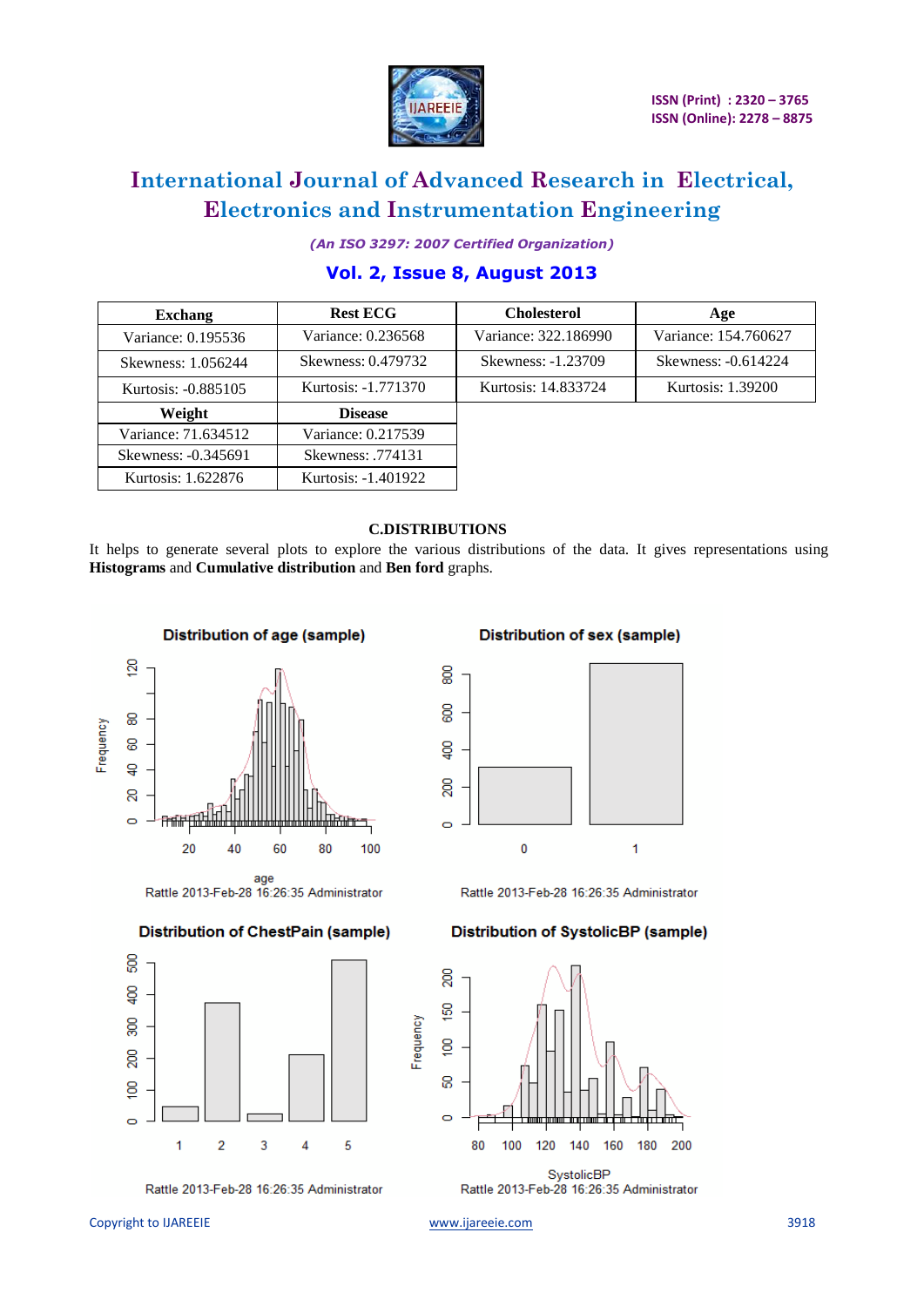

*(An ISO 3297: 2007 Certified Organization)* **Vol. 2, Issue 8, August 2013**

**Distribution of FBS (sample)** 

**Distribution of Thalach (sample)** 





**FBS** Rattle 2013-Feb-28 17:02:18 Administrator

#### Distribution of familyhistory (sampl



Rattle 2013-Feb-28 17:02:18 Administrator

#### **Distribution of Symptoms (sample**

Rattle 2013-Feb-28 17:02:18 Administrator



Rattle 2013-Feb-28 17:02:18 Administrator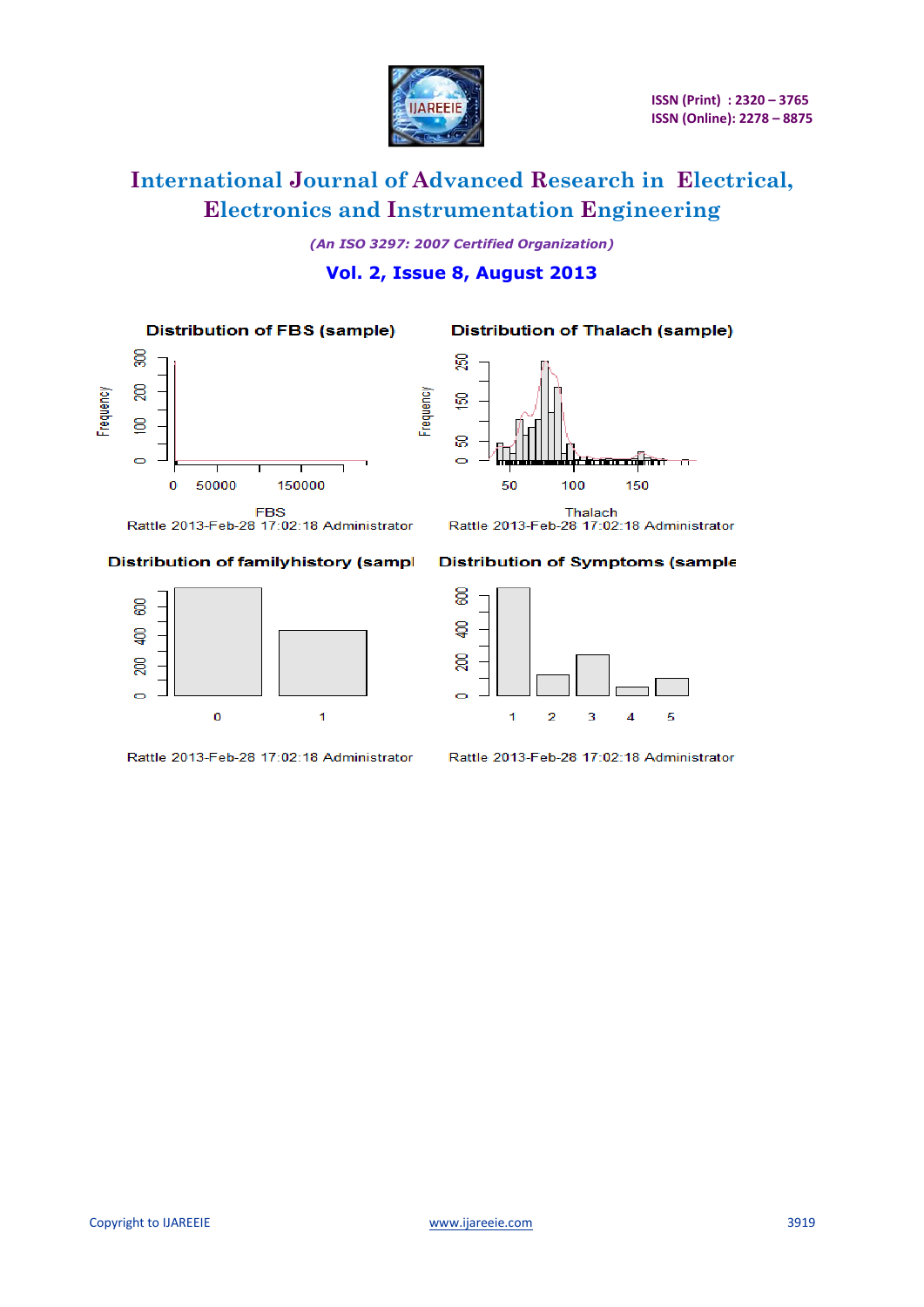

*(An ISO 3297: 2007 Certified Organization)* **Vol. 2, Issue 8, August 2013**

**Distribution of exchang (sample)** 

![](_page_7_Figure_5.jpeg)

Rattle 2013-Mar-07 16:30:30 Administrator

**Distribution of chol (sample)** 

![](_page_7_Figure_8.jpeg)

![](_page_7_Figure_9.jpeg)

**Distribution of Rest-ECG (sample** 

Rattle 2013-Mar-07 16:30:30 Administrator

**Distribution of weight (sample)** 

![](_page_7_Figure_12.jpeg)

weight<br>Rattle 2013-Mar-07 16:30:30 Administrator

### Fig. 1 Frequency Histogram of all variables.

The fig. 1 represents the frequency distribution of all the variables considered for the present study.

Frequency

#### **D.CUMULATIVE DISTRIBUTION**:

The cumulative distribution function generally finds the amount of probability that a random variable "X" will be found at a probability distribution less than or equal to x.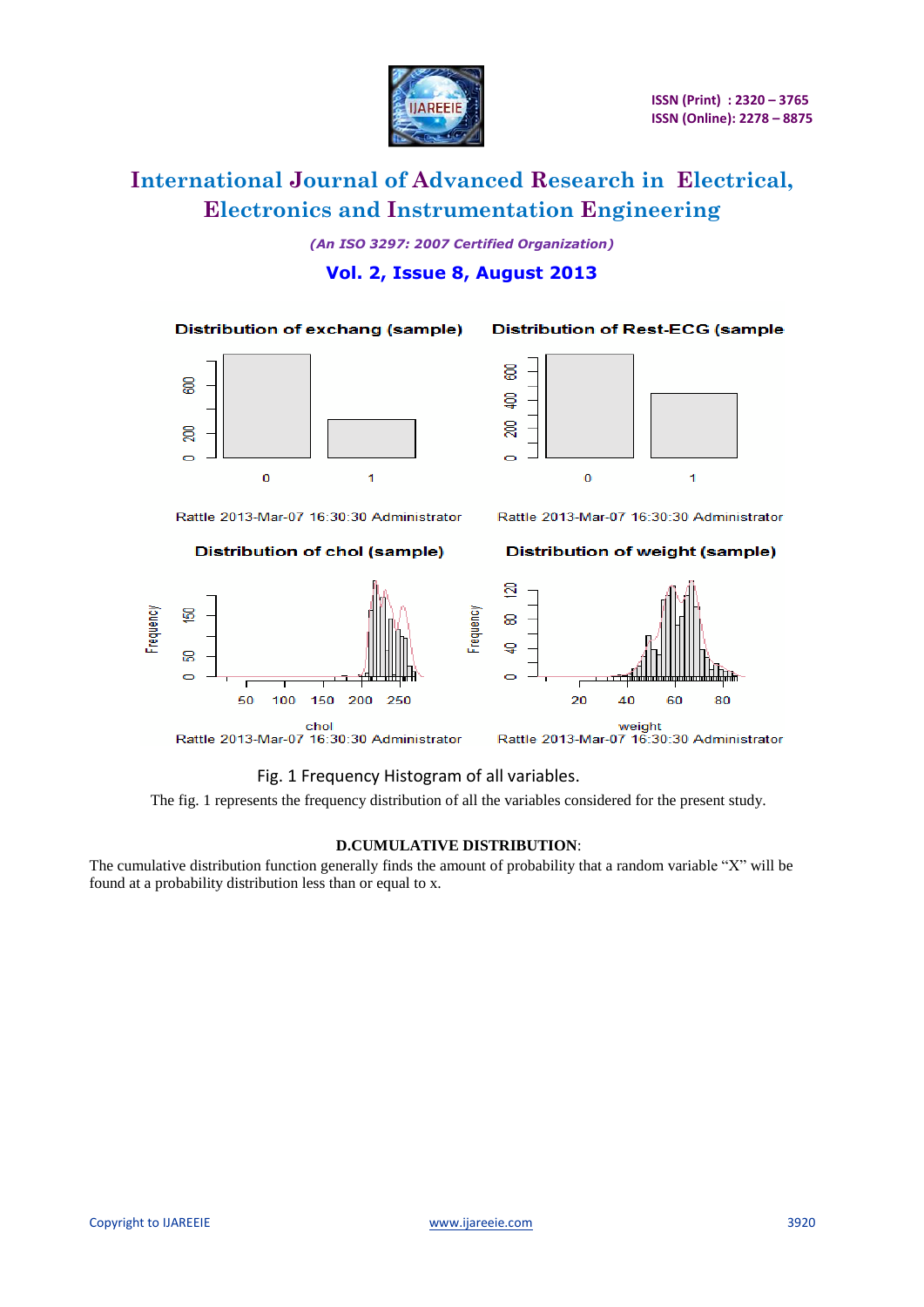![](_page_8_Picture_0.jpeg)

*(An ISO 3297: 2007 Certified Organization)* **Vol. 2, Issue 8, August 2013**

**Distribution of age (sample)** 

![](_page_8_Figure_5.jpeg)

![](_page_8_Figure_6.jpeg)

**Distribution of sex (sample)** 

Rattle 2013-Mar-07 16:41:14 Administrator

**Distribution of ChestPain (sample** 

Rattle 2013-Mar-07 16:41:14 Administrator

### **Distribution of SystolicBP (sample**

200

![](_page_8_Figure_10.jpeg)

![](_page_8_Figure_11.jpeg)

![](_page_8_Figure_12.jpeg)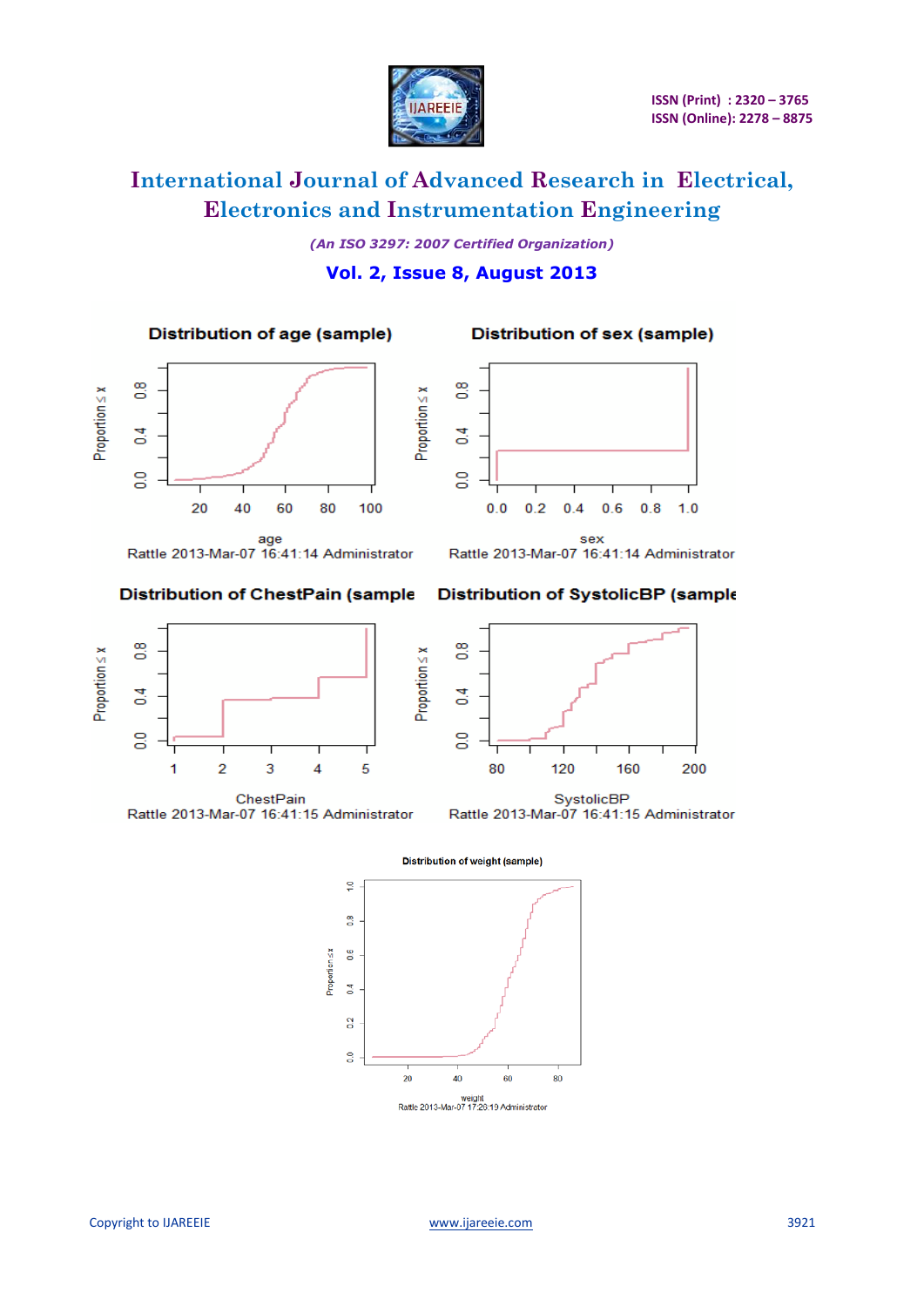![](_page_9_Picture_0.jpeg)

*(An ISO 3297: 2007 Certified Organization)* **Vol. 2, Issue 8, August 2013**

 $Proportion \leq x$ 

 $Proportion \leq x$ 

**Distribution of FBS (sample)** 

**Distribution of Thalach (sample)** 

![](_page_9_Figure_6.jpeg)

![](_page_9_Figure_7.jpeg)

**FBS** Rattle 2013-Mar-07 17:25:08 Administrator

Thalach Rattle 2013-Mar-07 17:25:08 Administrator

### **Distribution of familyhistory (sampl**

**Distribution of Symptoms (sample** 

![](_page_9_Figure_12.jpeg)

familyhistory Rattle 2013-Mar-07 17:25:08 Administrator

![](_page_9_Figure_14.jpeg)

Symptoms Rattle 2013-Mar-07 17:25:08 Administrator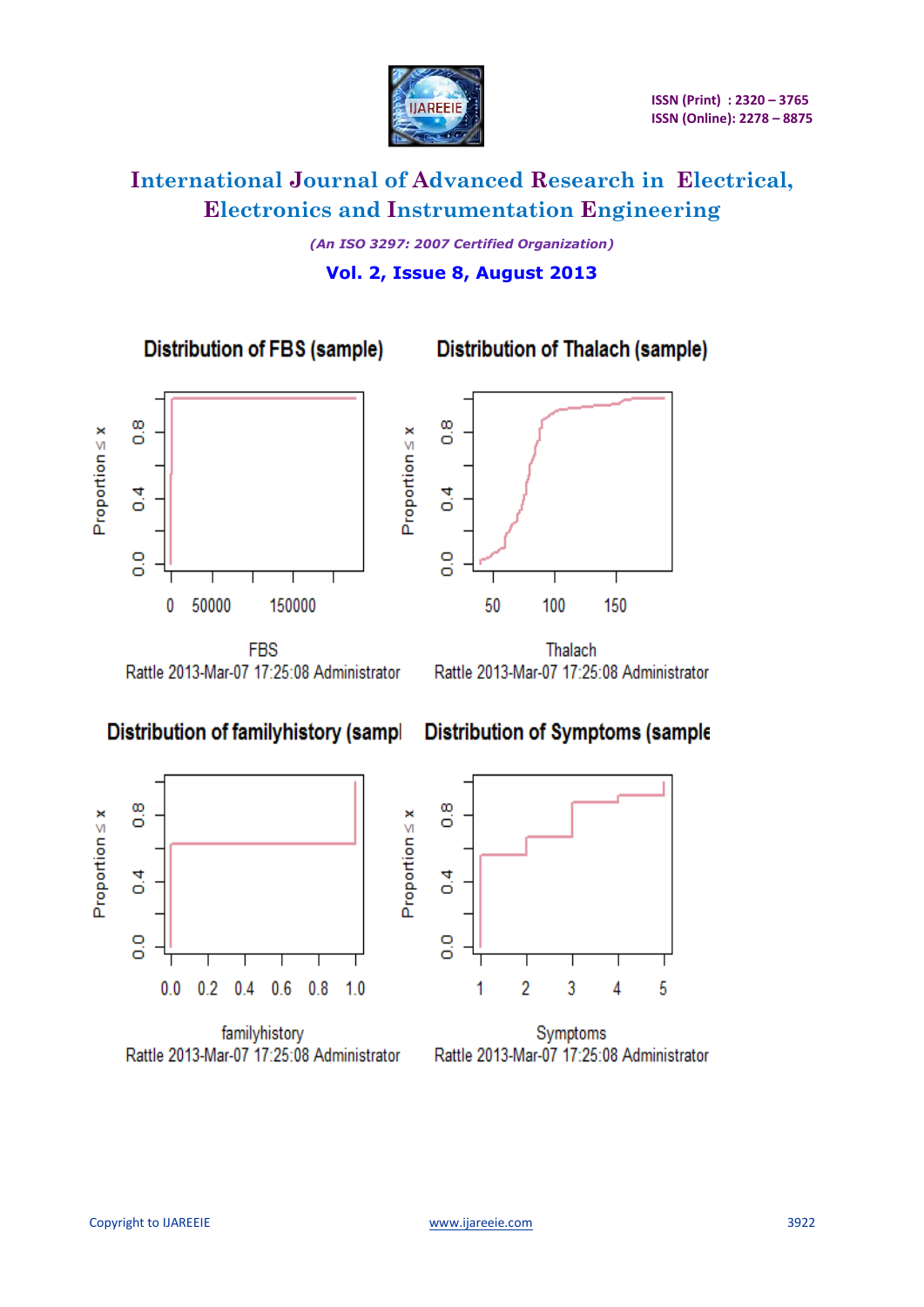![](_page_10_Picture_0.jpeg)

*(An ISO 3297: 2007 Certified Organization)* **Vol. 2, Issue 8, August 2013**

**Distribution of Comorbidity (sampl** 

Distribution of exchang (sample)

![](_page_10_Figure_6.jpeg)

Comorbidity Rattle 2013-Mar-07 17:25:30 Administrator

### **Distribution of Rest-ECG (sample**

![](_page_10_Figure_9.jpeg)

exchang Rattle 2013-Mar-07 17:25:30 Administrator

![](_page_10_Figure_11.jpeg)

![](_page_10_Figure_12.jpeg)

![](_page_10_Figure_13.jpeg)

**Fig. 2 represents the cumulative distribution of all the variables/parameters considered for the present study.**

#### **VII.CORRELATION**

Copyright to IJAREEIE [www.ijareeie.com](http://www.ijareeie.com/) 3923 It refers to the dependency of two variables. It can be done in various methods namely: **Pearson, Spearman, Kendell**. In the Rattle data mining tool, it supports these three methods to find the correlation among the various variables. These are shown graphically below : We can understand the order and degree of correlation by looking at the shape and color of the graphic elements as given in **fig. 2.0**. If any two variables are perfectly correlated to each other with the value of correlation equal to 1, then it is represented by a line as shown in the above figure. However, a perfect circle in the figure indicates that there is almost negligible correlation between the variables or we can say that there is no correlation between them. The circles turn into straight lines gradually as the correlation between the variables goes on increasing. Again we see that the direction of alignment of the ellipses indicates whether the correlation is positive or negative. If the ellipse is aligned anti clock wise then we conclude that the correlation is negative. Whereas, if the ellipse is aligned clockwise, then the correlation is said to be positive. The color of the ellipses and circles indicates the degree of the correlation. For zero correlation, the color of the circle is white which becomes darker as the degree of correlation increases. When the variables are perfectly correlated, then the color of the line is perfectly black. Thus we can say that as the degree of correlation increases, the color of the ellipse goes on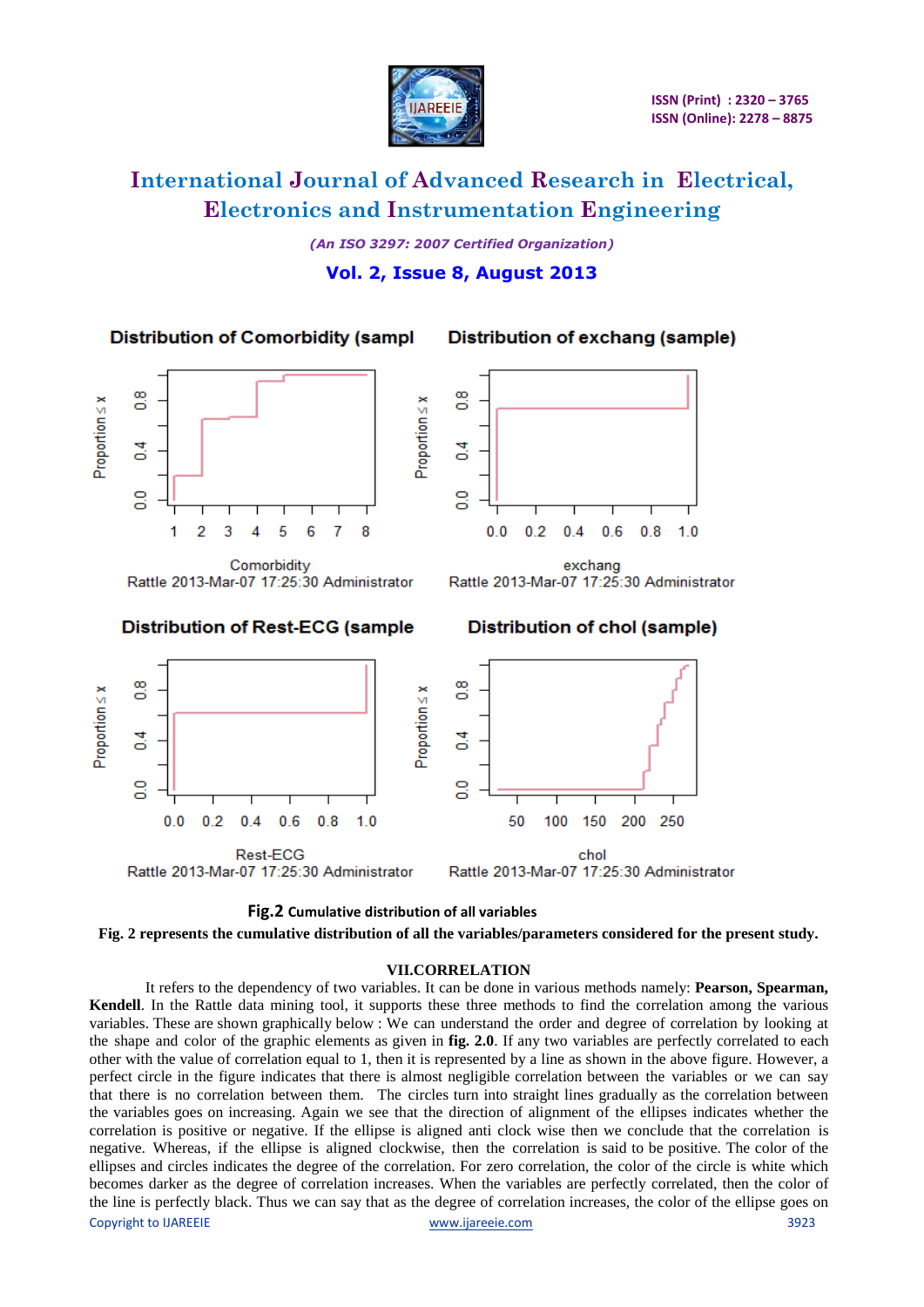![](_page_11_Picture_0.jpeg)

*(An ISO 3297: 2007 Certified Organization)*

**Vol. 2, Issue 8, August 2013**

becoming deeper. Red shades are used for positive correlation whereas blue shades are used for negative correlation.

![](_page_11_Figure_6.jpeg)

### **Correlation test (2).csv using Pearson**

Rattle 2013-Apr-08 06:07:37 Administrator

### Fig.3 Correlation using Pearson method .

Fig. 3 represents he dependency of two variable out of the 12 variables considered for the present study. So one can find the correlation of the 12 different variables considered for the present study just by seeing the shapes and orientation of the circles/ellipse .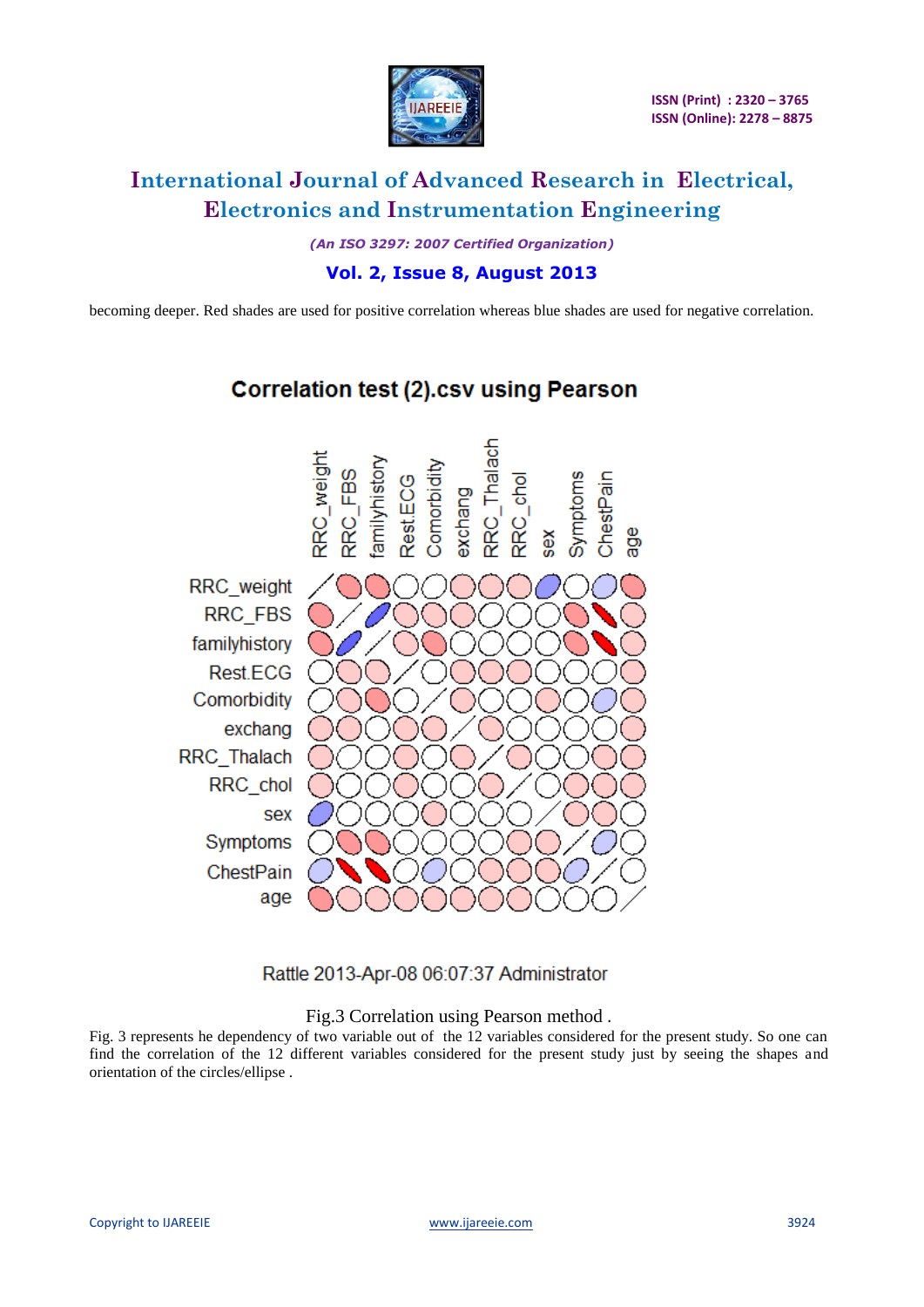![](_page_12_Picture_0.jpeg)

*(An ISO 3297: 2007 Certified Organization)* **Vol. 2, Issue 8, August 2013**

![](_page_12_Figure_4.jpeg)

Fig. 4 Variable correlation clusters The fig. 4 represents the Variable correlation clusters of the total 12 parameters considered for the present study.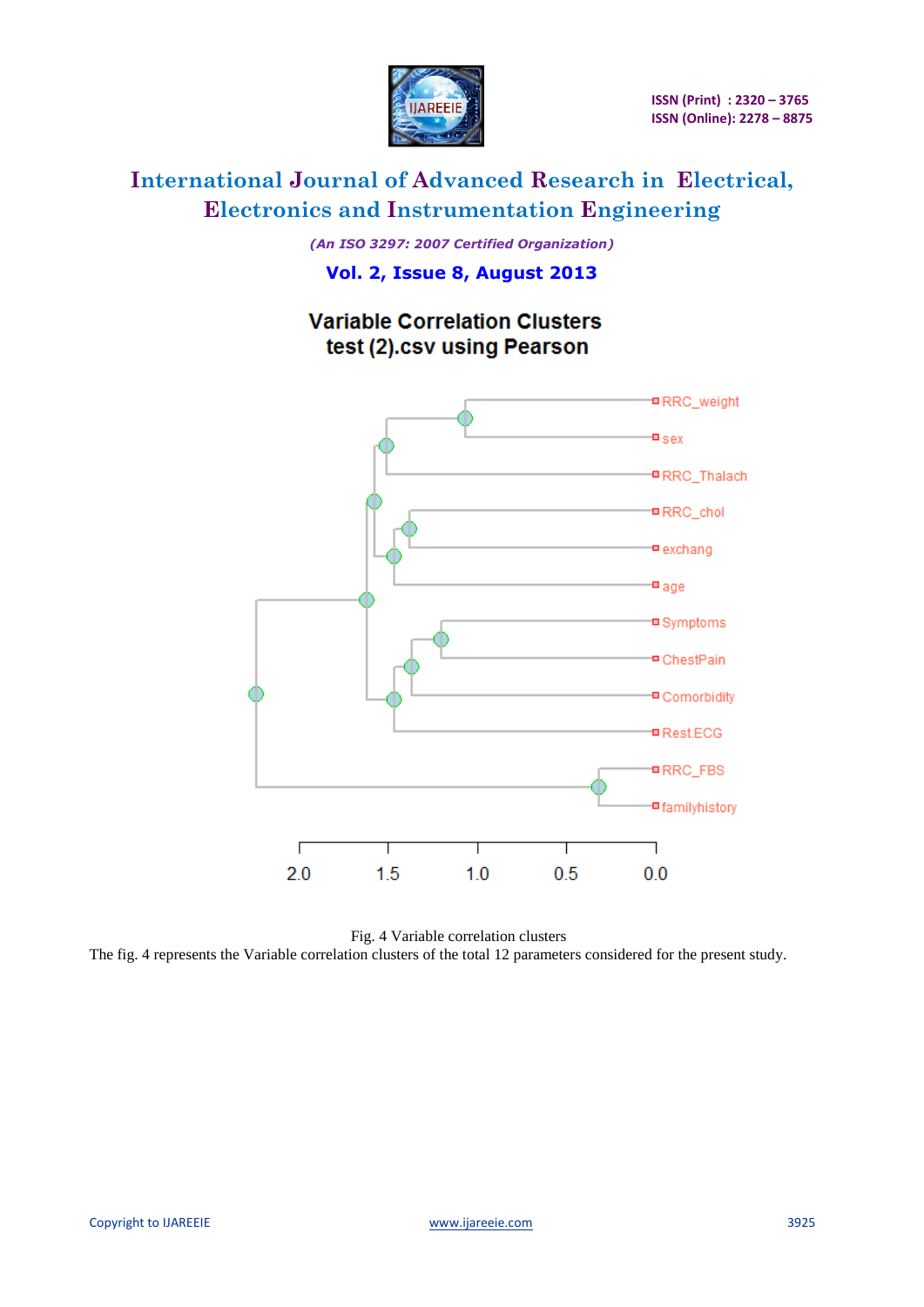![](_page_13_Picture_0.jpeg)

*(An ISO 3297: 2007 Certified Organization)* **Vol. 2, Issue 8, August 2013**

# **Correlation test (2).csv using Spearman**

![](_page_13_Figure_5.jpeg)

### Rattle 2013-Apr-08 06:14:50 Administrator

Fig. 5 correlation using Spearman method

Copyright to IJAREEIE [www.ijareeie.com](http://www.ijareeie.com/) 3926 The fig. 5 represents theSpearman method of determining the correlation among the different parameters considered for the proper diagnosis of any heart related problem. The shapes , perfectly circle or elliptical with orientations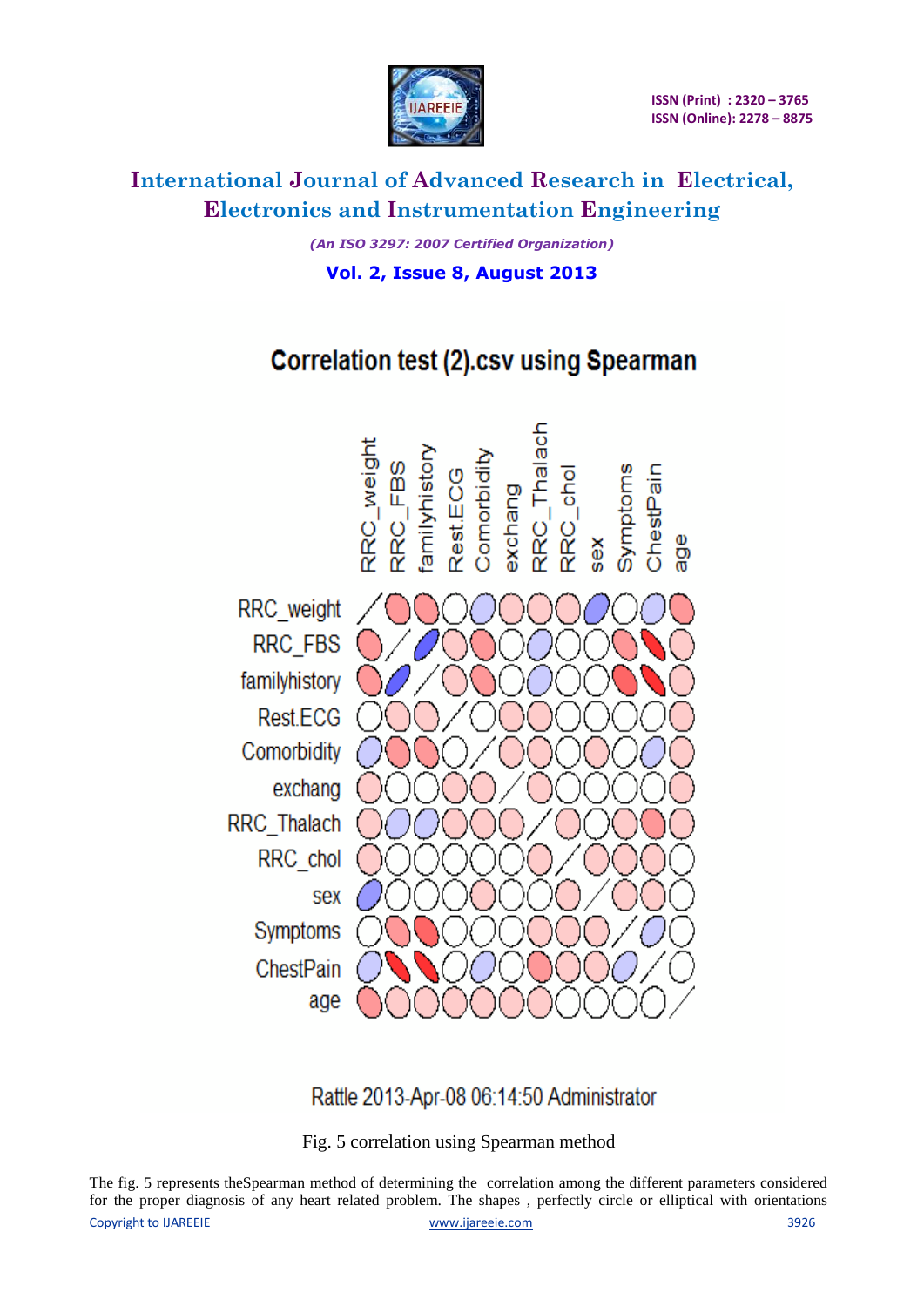![](_page_14_Picture_0.jpeg)

*(An ISO 3297: 2007 Certified Organization)*

**Vol. 2, Issue 8, August 2013**

indicates the magnitude of correlation amongst the parameters as described in the text..

![](_page_14_Figure_6.jpeg)

### **Correlation test (2).csv using Kendall**

Rattle 2013-Apr-08 06:14:18 Administrator

### Fig.6 correlation using Kendell method

The fig. 6 represents the Kendell method of determining the correlation among the different parameters considered for the proper diagnosis of any heart related problem. The shapes , perfectly circle or elliptical with orientations indicates the magnitude of correlation amongst the parameters as described in the text..

For linear relationship between the variables, Pearson correlation method is better. Whereas, for nonlinear relationship, Spearman correlation method is better. Now looking into the correlation using hierarchical method, we get the correlation between the variables in the form of a dendogram. The variables are plotted in the right side. The variables are linked to the dendogram according to how well they are correlated. The x axis is a measure ranging from 0 to 2. The length of the lines within the dendogram gives an indication of the level of correlation between the variables. The correlation of the variables is now shown with the help of a dendogram as follows: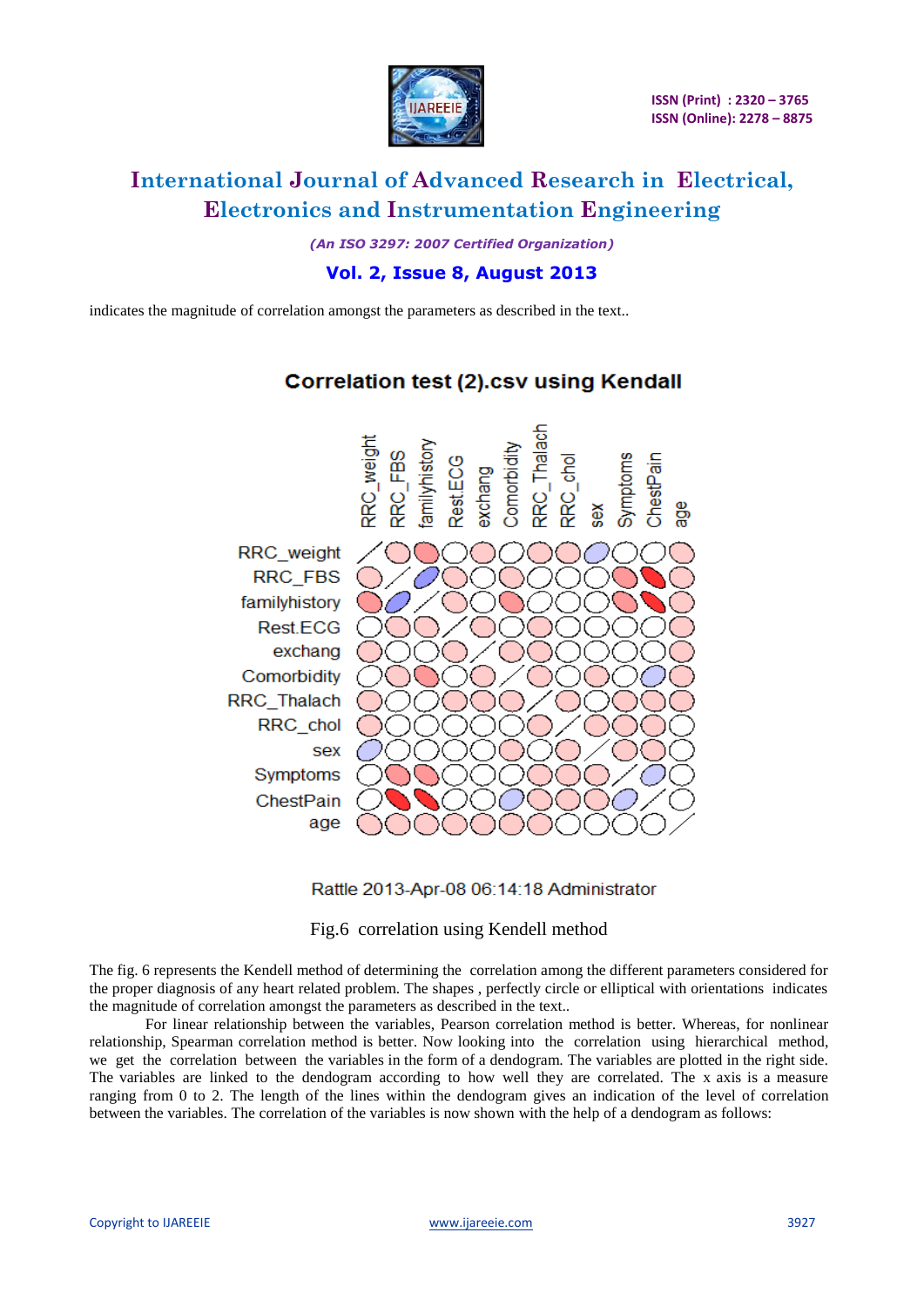![](_page_15_Picture_0.jpeg)

*(An ISO 3297: 2007 Certified Organization)*

### **Vol. 2, Issue 8, August 2013**

### **VIII.MODELLING**

#### *A. DECISION TREE*

We can build a decision tree using Rattle's Model tab's Tree option. After loading our dataset, and identifying the input variables and the target variable, we select the Model tab's Decision Tree option. Decision tree is a very convenient way for the efficient representation of knowledge. Let's look at the structure of the tree which is presented in the text view.

![](_page_15_Figure_8.jpeg)

Fig. 7 Decision Tree of the model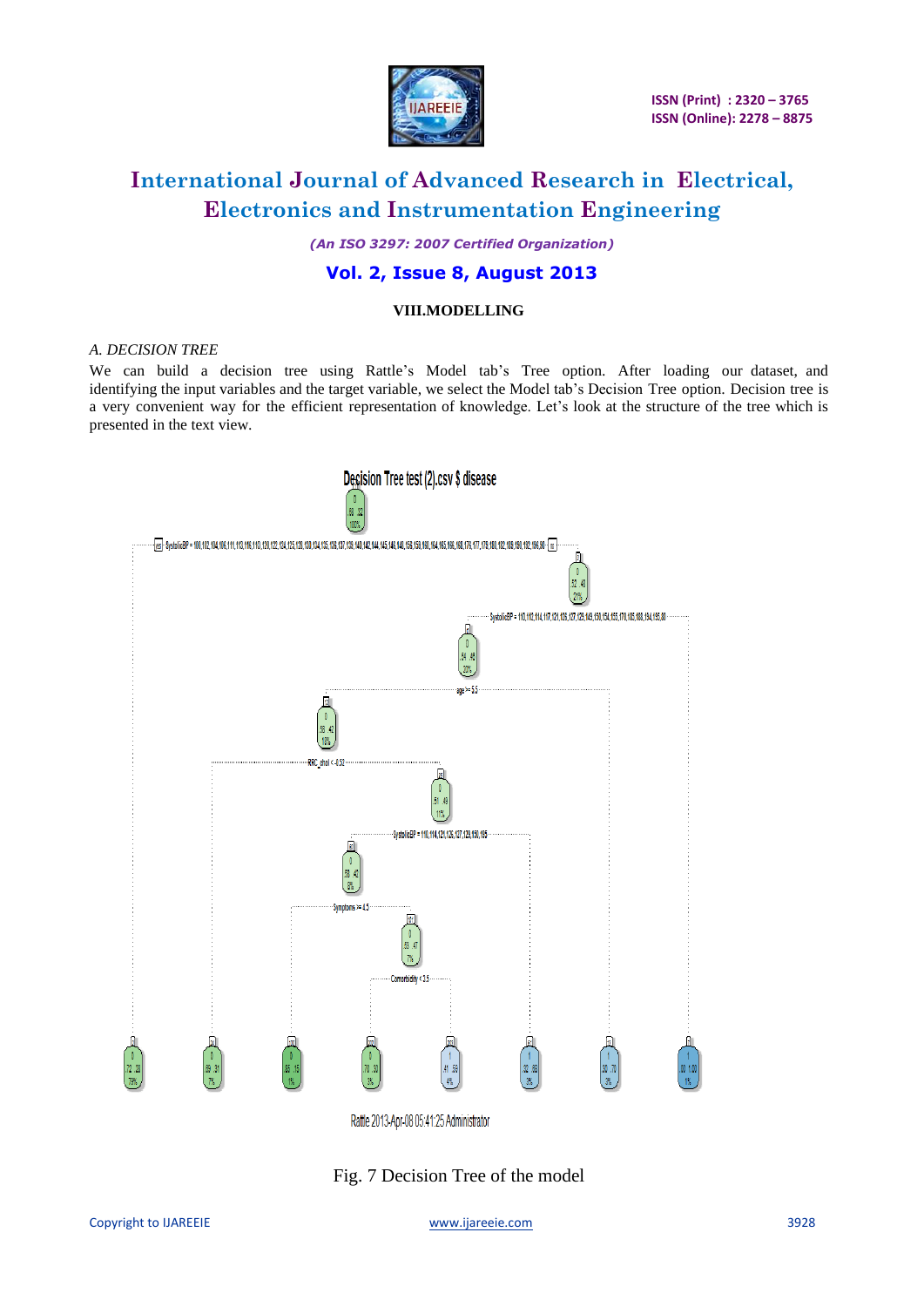![](_page_16_Picture_0.jpeg)

*(An ISO 3297: 2007 Certified Organization)*

### **Vol. 2, Issue 8, August 2013**

As represented in fig. 7, the decision tree model is very convenient way for the efficient representation of knowledge. Let's look at the structure of the tree which is presented in the text view.

#### **B. ERRORS**

This option helps to plot the error rate progressively for the number of trees being built. In our case the total number of trees being built is 50. However, it is to be noticed that the whole error rate is determined in the training dataset. The relative error rate is shown as follows:

![](_page_16_Figure_8.jpeg)

### **Training Error**

Fig.8 Training Error plot

This plot, fig.8, helps us to visualize the error rate encountered with the training dataset. This error rate has to be considered while making use of the optimized parameter for proper diagnosis.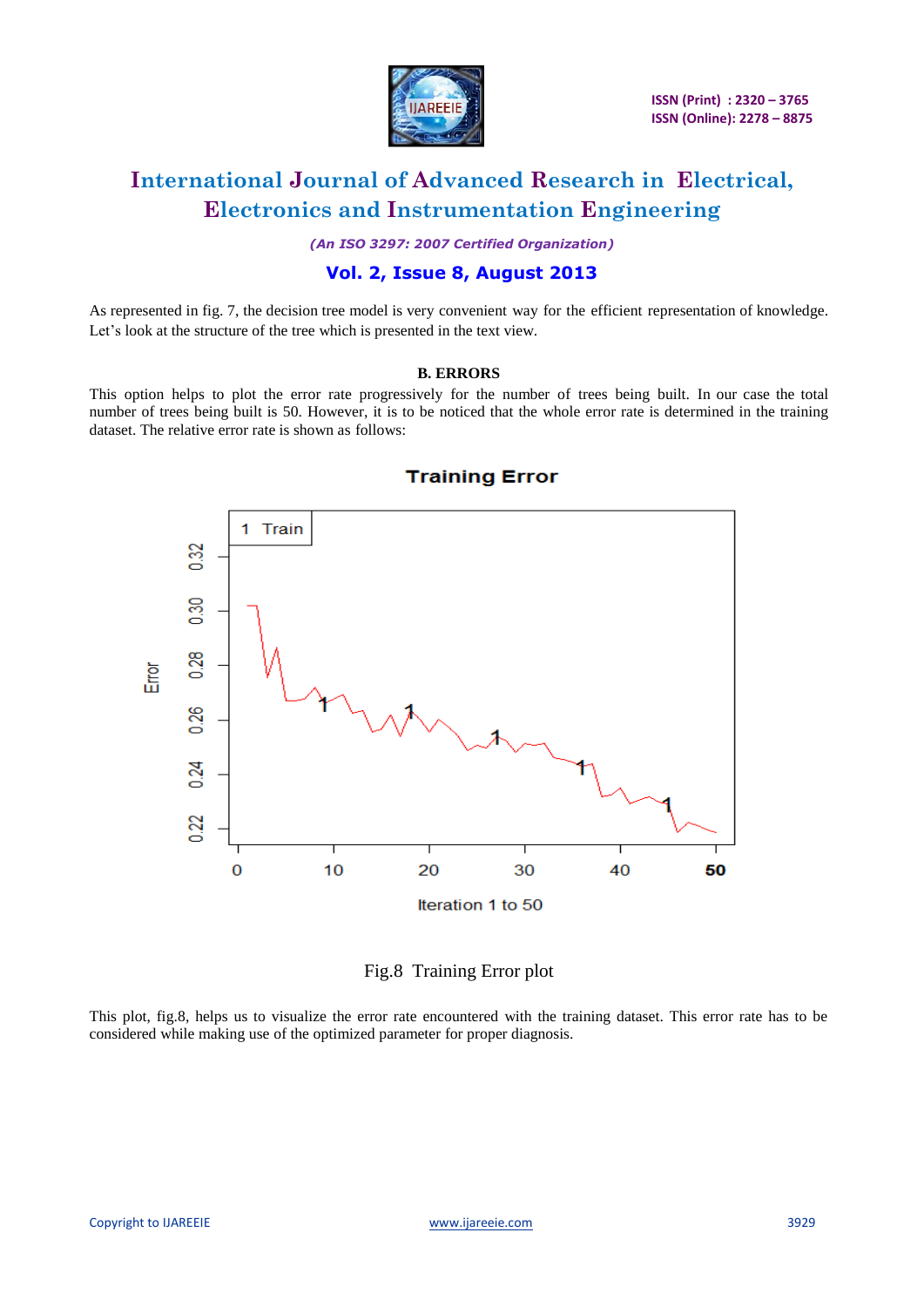![](_page_17_Picture_0.jpeg)

*(An ISO 3297: 2007 Certified Organization)* **Vol. 2, Issue 8, August 2013**

### Tree 1 of 50: test (2).csv \$ disease

![](_page_17_Figure_5.jpeg)

### Rattle 2013-Apr-08 23:39:05 Administrator

#### **Fig.9 Decision Tree using Ada Boosting algorithm**

#### **IX. CONCLUSION**

In this paper we are trying the isolate the most common factors of heart disease using Rattle data mining tool and computed the relationship among the several attributes. The dataset that is being taken into consideration consists of 16 variables. However, out of these 16 attributes, two attributes were ignored as it does not contribute in any way in the analysis of our data. The attribute" **disease**" is taken as the target and "**id**" is taken as the **iden**t variable. Before performing any analysis we preprocess the data as it contained many abnormalities. The deleted values were ignored. The attributes "**cholesterol**", "**Weight**", "**Thalach**" and "**FBS**" were normalized and then the values of "**Cholesterol**" and "**Weight**" are categorized. Thus from the overall analysis of the data we can come to a very important conclusion which would really benefit the patients in need. Out of the several variables that are present in the dataset, we see that only **five variables** really contribute to the determination of the probability of the occurrences of heart disease for a patient. Thus it is really helpful for a patient to find out if he/she is susceptible to heart disease or not.

This work can be further extended if more variables are available to find the adaptability of the variables with each